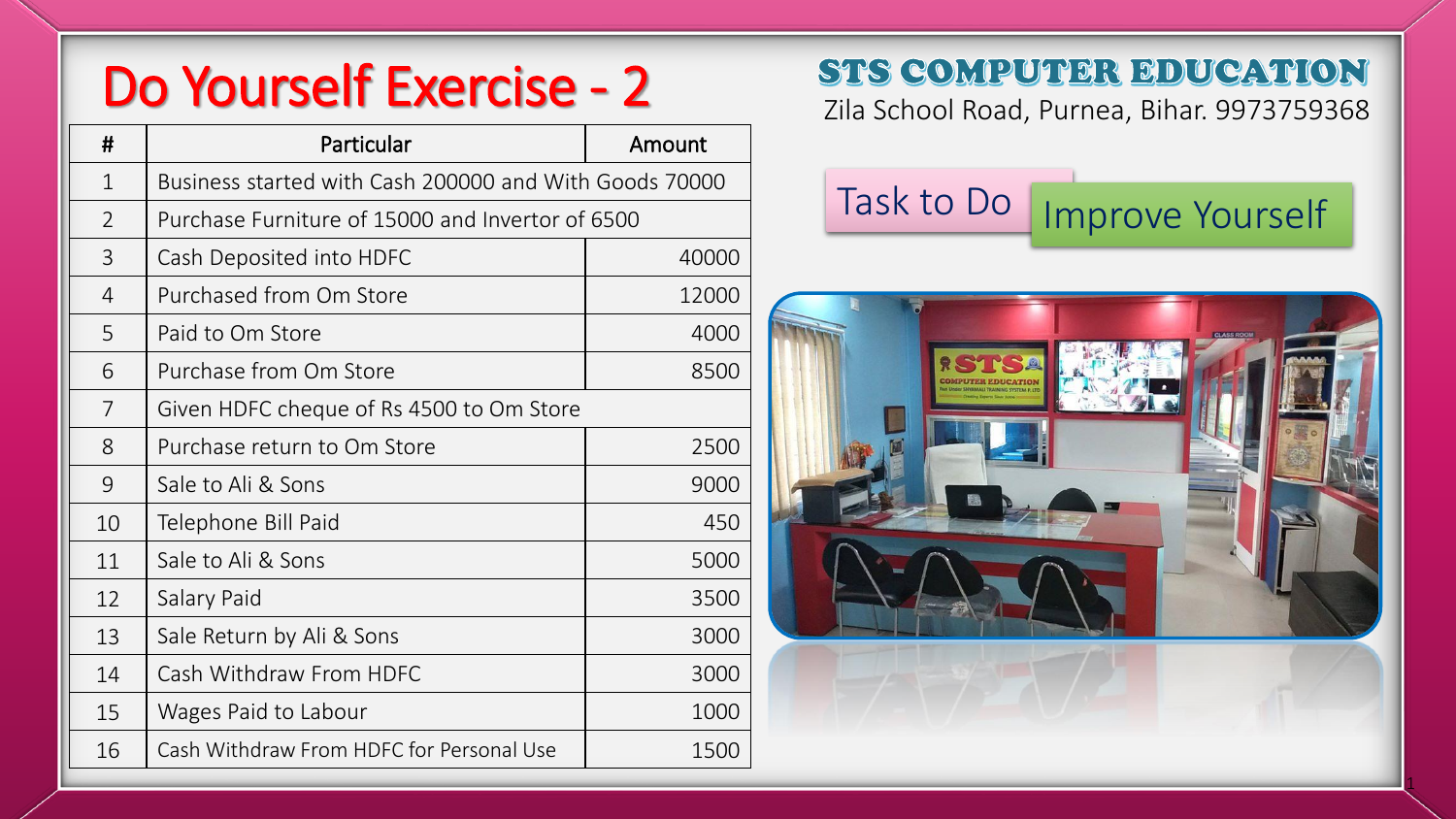#### STS COMPUTER EDUCATION

1. Business started with Cash – 200000 and With Goods – 70000 Capital  $A/c - Cr$  – Capital  $A/c$  – 270000 – F6  $Cash - Dr - C/H - 200000$ Purchase A/c – Dr – Purchase – 70000 2. Purchase Furniture of 15000 and Invertor of 6500 Furniture A/c – Dr – Fixed Assets – 15000 – F5 Invertor A/c – Dr – Fixed Assets – 6500  $Cash - Cr - C/H - 21500$ 3. Cash Deposited into HDFC – 40000 HDFC – Dr – Bank A/c – 40000 – F4  $Cash - Cr - C/H - 40000$ 4. Purchased from Om Store – 12000 Purchase A/c – Dr – Purchase A/c – 12000 – F9 Om Store – Cr – S.Creditor – 12000

![](_page_1_Picture_2.jpeg)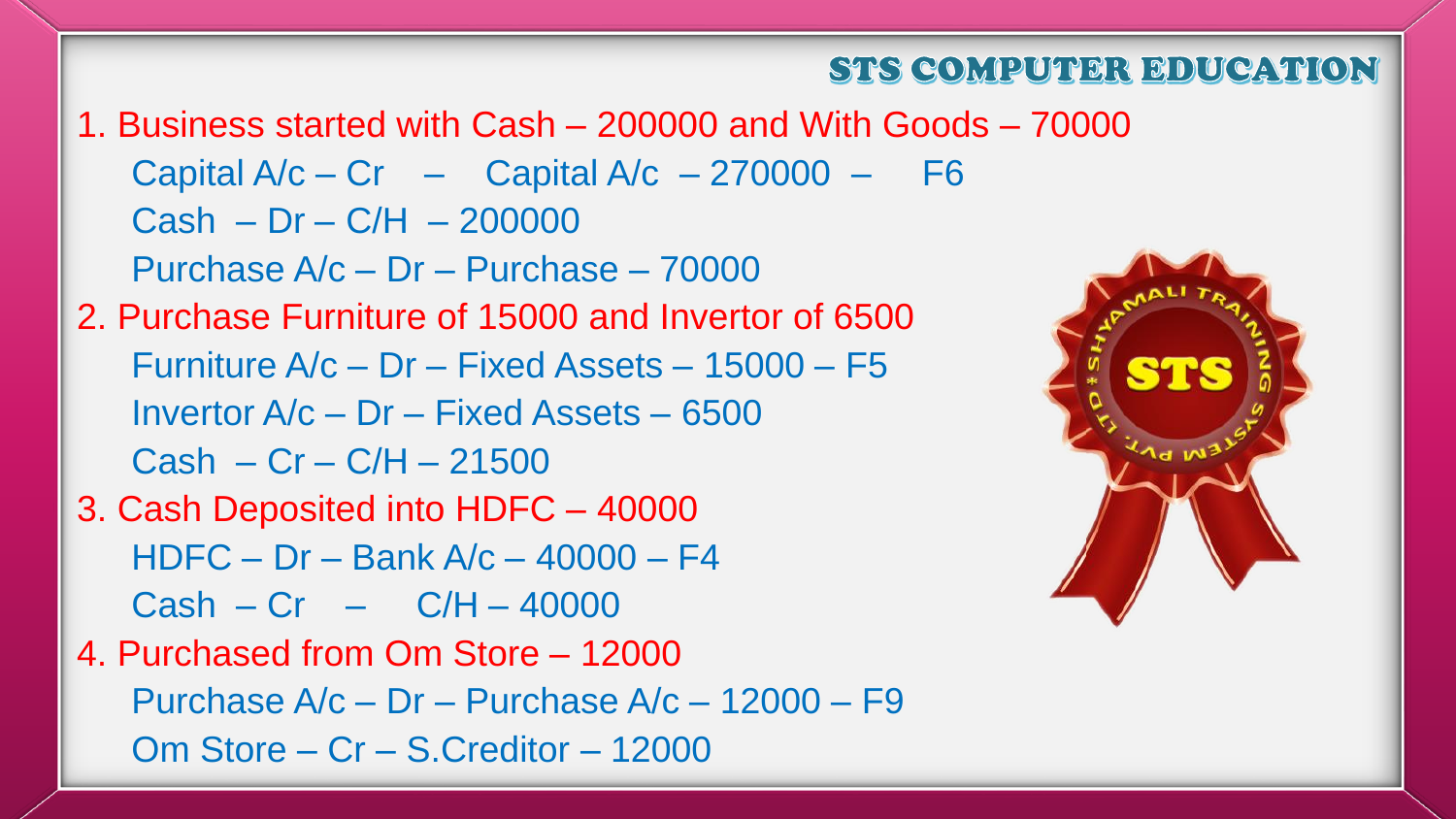#### STS COMPUTER EDUCATION

Zila School Road, Purnea, Bihar. 9973759368

5. Paid to Om Store – 4000 Om Store – Dr – S.Creditor – 4000 – F5  $Cash - Cr - C/H - 4000$ 

6. Purchase from Om Store – 8500 Purchase A/c – Dr – Purchase A/c – 8500 – F9 Om Store – Cr – S.Creditor – 8500 7. Given HDFC cheque of Rs 4500 to Om Store Om Store – Dr – S.Creditor – 4500 – F5 HDFC – Cr – Bank A/c – 4500 8. Purchase return to Om Store Om Store – Dr – Sundry Creditor – 2500 – Ctrl + F9 Purchase A/c – Cr – Sale – 2500

![](_page_2_Picture_3.jpeg)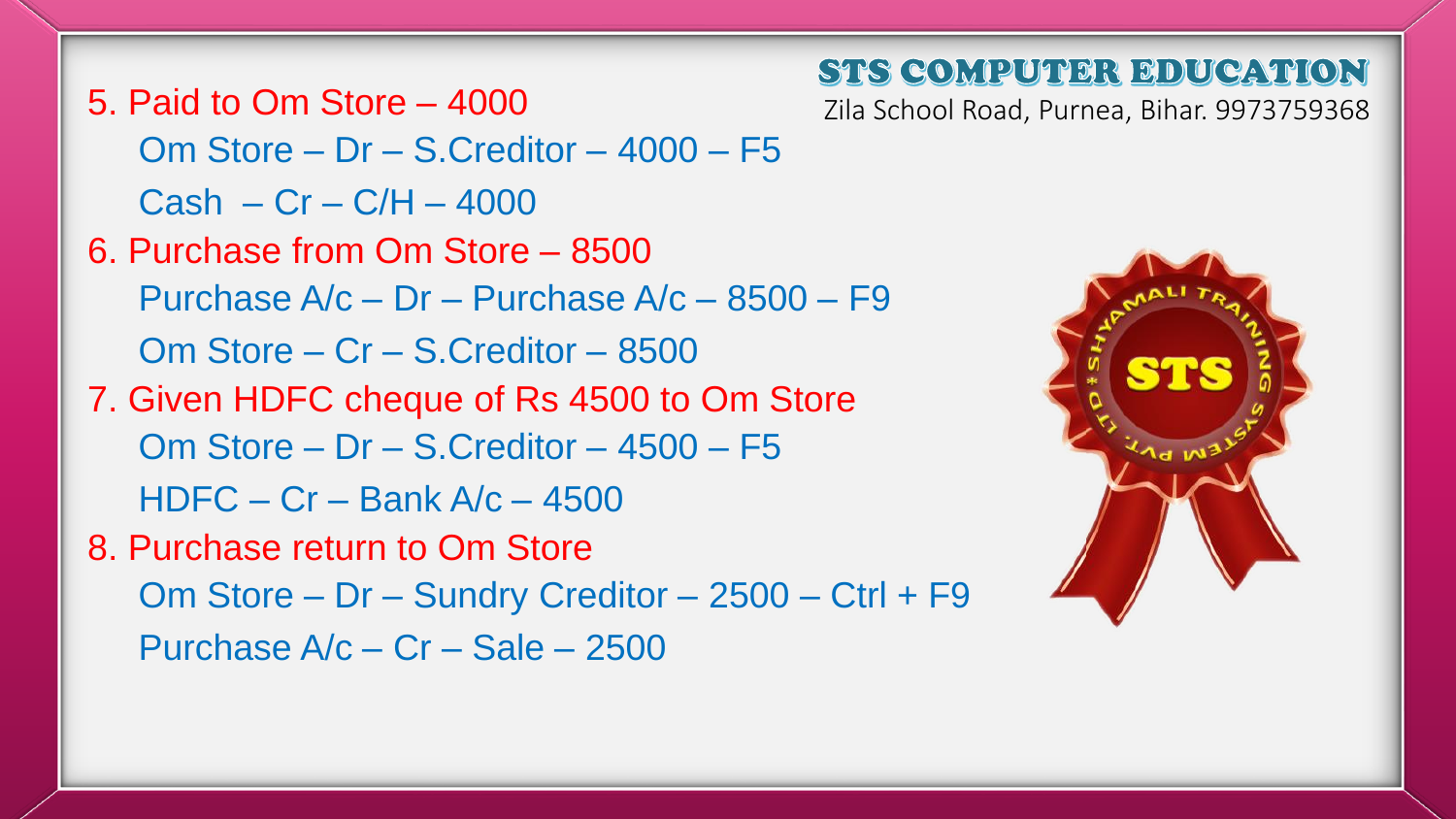### STS COMPUTER EDUCATION

Zila School Road, Purnea, Bihar. 9973759368

9. Sale to Ali & Sons – 5000 Ali & Sons A/c – Dr – Sundry Debtor – 9000 – F8 Sale A/c – Cr – Sale – 5000 10 Telephone Bill paid – 450 Phone Bill A/c – Dr – Indirect Expense – 450 – F5 Cash  $A/c - Cr - C/H - 450$ 11 Sale to Ali & Sons – 5000 Ali & Sons A/c – Dr – Sundry Debtor – 5000 – F8 Sale A/c – Cr – Sale – 5000 12. Salary Paid – 3500 Salary A/c – Dr – Indirect Expense – 3500 – F5 Cash  $A/c - Cr - C/H - 3500$ 

![](_page_3_Picture_3.jpeg)